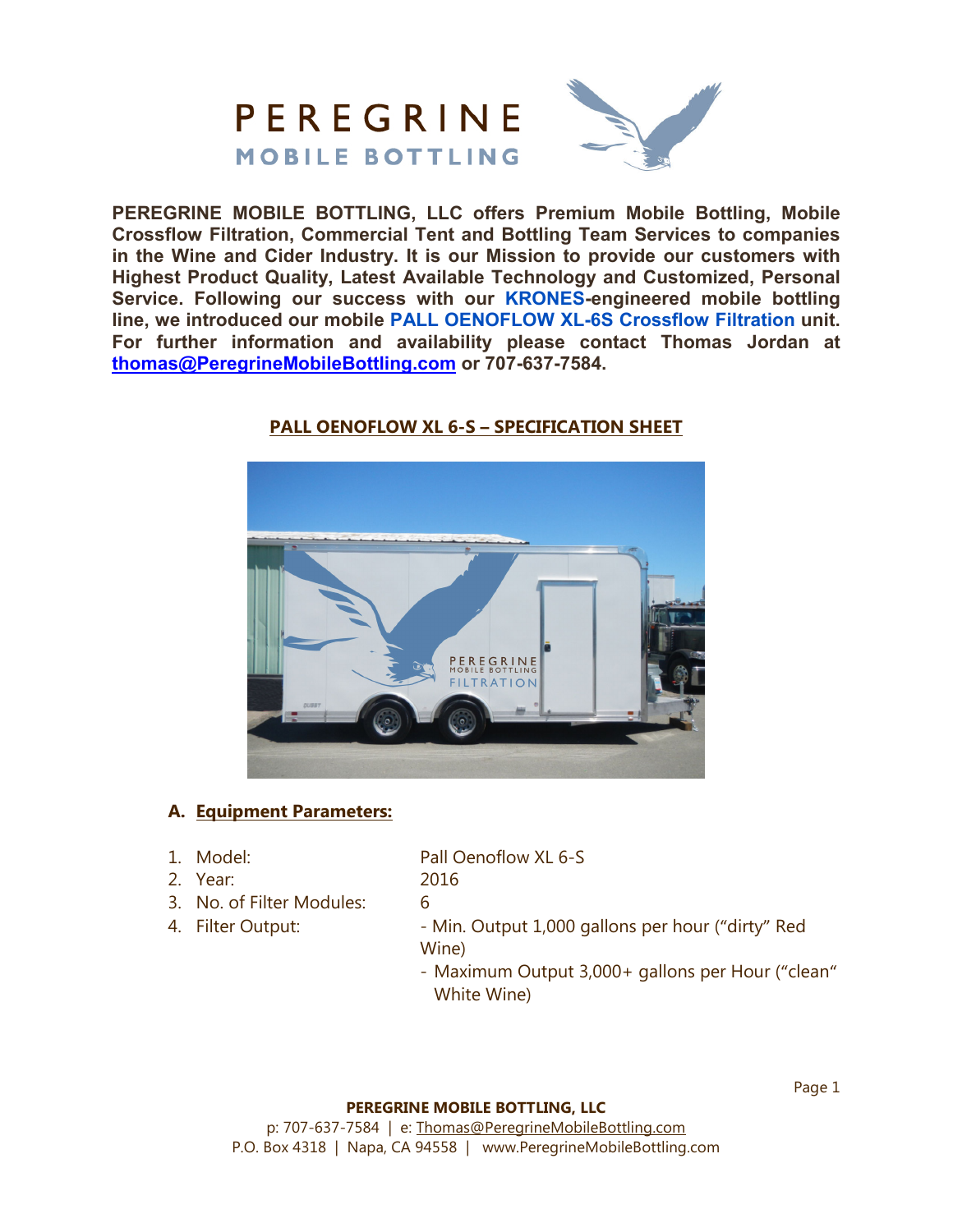

## **B. Specific Features:**

- 1. **PMB Trailer Set-Up:** The OenoFlow XL 6-S is installed in a custom-built, allaluminum, 18 ft. box trailer. The trailer is equipped with an on-board 230V / 460V 3-phase transformer, air compressor and LED lighting.
- 2. **Filtration Modules:** The OenoFlow XL6-S is equipped with polymeric Microza ® hollow fiber modules. Each crossflow membrane module provides 230 square feet / 21.5 square meters of filtration surface resulting in a Total Filtration Surface of 1,380 square feet / 129 square meters. The WUSP-6443 Microza® hollow fiber modules are approved for food contact and designed to operate at a maximum temperature of 140 °F (60 °C). The membranes themselves are constructed of polyvinylidene fluoride (PVDF) while the housing is polysulfone.
- 3. **Unit Operation / Automation:** The Pall OenoFlow unit is equipped with a fully automated production process including filtration with automatic backflush, cleaning and cycle programs.
- 4. **VFD-Controlled Pumps:** Infeed, circulation and discharge pumps are all equipped with various frequency drives (VFD) for smooth and gentle wine handling. VFDs allow pumps to ramp up to nominal speeds in order to avoid harsh product handling. **PMB operates the only mobile crossflow unit in the industry where all three pumps are VFD-controlled** (usually none of the pumps or only infeed and discharge pumps are VFD-controlled).
- 5. **Crossflow Filtration Unit Skid Design:**  The entire crossflow filtration unit is installed on a 304L stainless steel welded skid supporting the filtration membranes, manifolds, pumps, interconnecting piping, valves, tanks



**PEREGRINE MOBILE BOTTLING, LLC** p: 707-637-7584 | e: Thomas@PeregrineMobileBottling.com P.O. Box 4318 | Napa, CA 94558 | www.PeregrineMobileBottling.com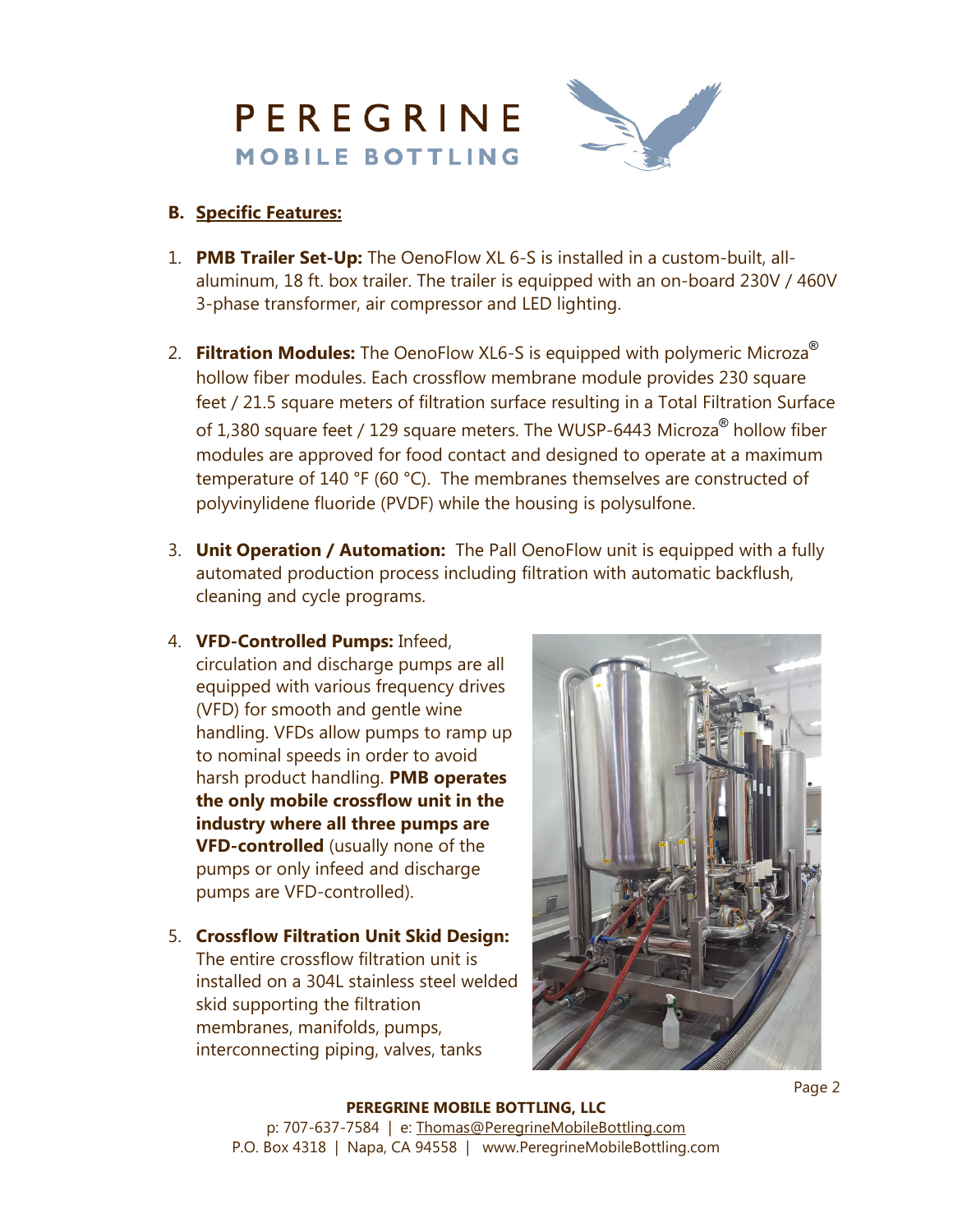



instruments, electrical cabinets and HMI.

- Two tanks are part of the skid. A 140 gallon (530 L) feed/CIP tank T1 (304 SS) provides for the production feed and concentration as well as self-contained CIP supply tank for cleaning operations. A 32 gallon (121 L) filtrate/backflush tank T2 supplies filtrate for backflush operation. It allows to operate independently of any winery conditions such as high head pressure downstream of the system.
- An inlet pre-filter with 250 micron screen captures larger solids prior to entering the filtration system.
- Water is filtered using Pall's 1 micron Profile Star cartridge included in the on-skid water filter housing.



## **C. Peregrine Mobile Bottling's Decision Making Factors to purchase the Pall OenoFLow XL 6-S for our Mobile Filtration Unit:**

As a service provider to the wine industry, Peregrine Mobile Bottling is committed to provide **state-of-the-art Technology** in order to achieve **highest Quality** for our customers. Technology, Quality and **excellent Service** of our highly-skilled Team are the pillars of our company which have allowed us to build long-lasting customer relationships. To achieve this we select equipment that fulfills our very high Technology and Quality standards and requirements under the consideration of Reliability, Flexibility, Minimized Product Losses and Ease of Operation.

## **1. Reliability:**

 Reliability is a major decision making factor for any equipment investment. As a service provider we are paid by the amount of performed production (gallons filtered or cases of wine bottled). Thus, **Consistent Long-term Uptime / Equipment Availability** and **Consistent Output Performance over time** are our predominant decision making factor.

#### **PEREGRINE MOBILE BOTTLING, LLC**

p: 707-637-7584 | e: Thomas@PeregrineMobileBottling.com P.O. Box 4318 | Napa, CA 94558 | www.PeregrineMobileBottling.com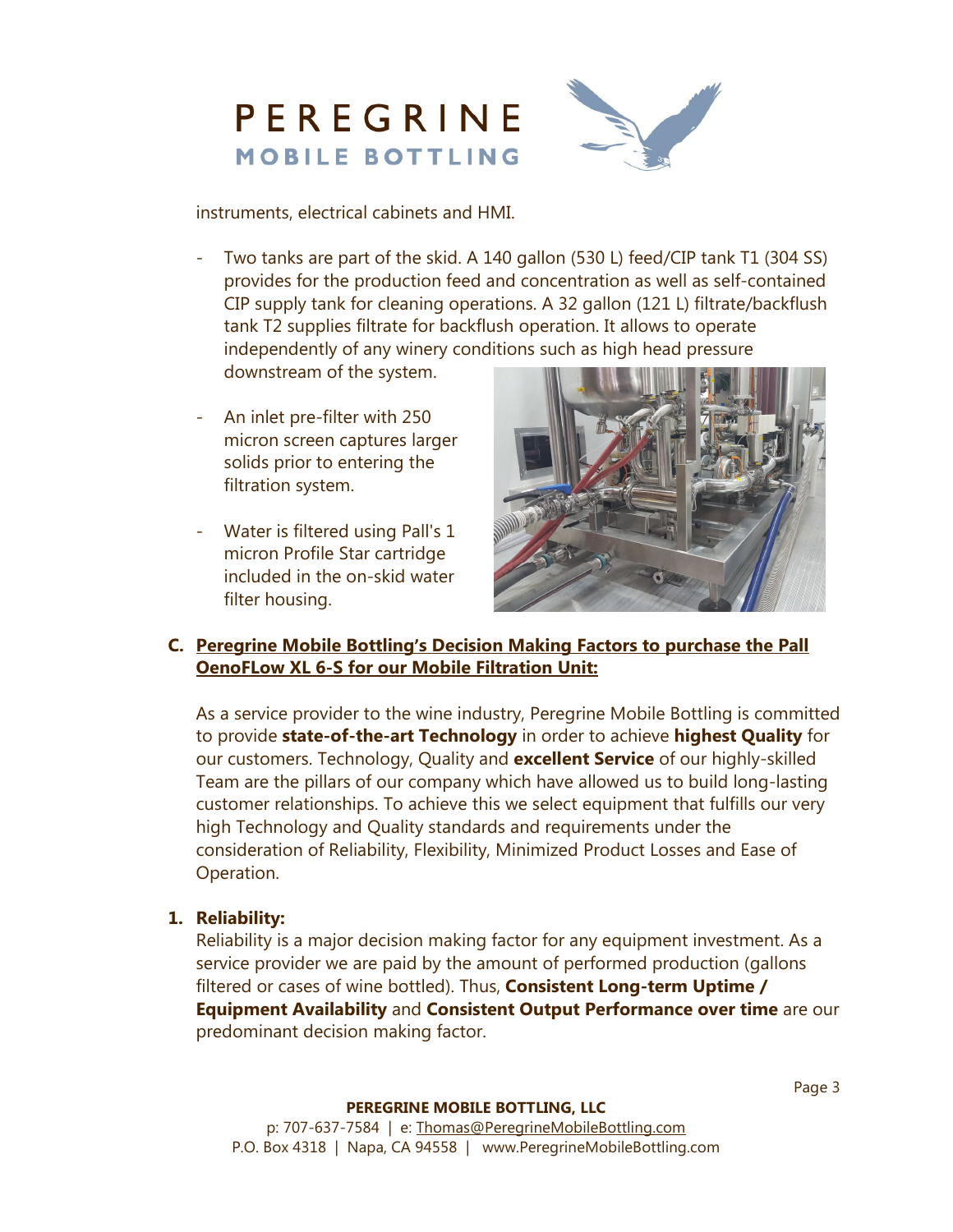# PEREGRINE **MOBILE BOTTLING**



From our own research and discussions with many winemakers about their crossflow experience with various filters, we concluded that Pall's technology fulfill these requirements and offer extremely high reliability due to:

- i. **Consistent Output Performance over time** of the Filtration Modules based on **membrane material and design**, **filter backflush feature** as part of the filtration cycle program and **diligent daily cleaning routine** after filtration;
- ii. **Mechanical System reliability** based on selected Alpha Laval and KSB pumps;
- iii. **Automation System reliability** based on selected Allen Bradley Controls.



## **2. Flexibility:**

The Pall OenoFlow XL-S Technology offers us the flexibility to filter small and big wine lots. The automation software includes the options to operate the crossflow unit on all six or just one filtration module. Thus, we are able to filter lots as small as one barrel (59 gallons / 225 liters) as well as big lots of several thousand gallons in the appropriate time. The flexibility to operate a crossflow unit which is able to run up to 3,000+ gallons per hour on white wines and still be able to filter one-barrel lots of the same quality was a significant factor for us to select Pall as our vendor.

**3. Minimized Product Losses:** Crossflow technology offers significant savings compared to pad filtration due to the reduced product losses. Pall's automated concentration and final concentration cycles result in very low product losses. Per 6-8 hours of max. product cycle the loss results to 3-6 gallons.

There is actually no difference in volume loss when operating the unit with a single membrane for small lots or with all six membranes for bigger lots. When operating six modules the unit automatically goes into concentration and then final concentration mode at the end of the filtration process, consolidates the product still remaining in the modules and piping system and reduces it to a very low residual volume by filtering it through just one module.

#### **PEREGRINE MOBILE BOTTLING, LLC**

p: 707-637-7584 | e: Thomas@PeregrineMobileBottling.com P.O. Box 4318 | Napa, CA 94558 | www.PeregrineMobileBottling.com